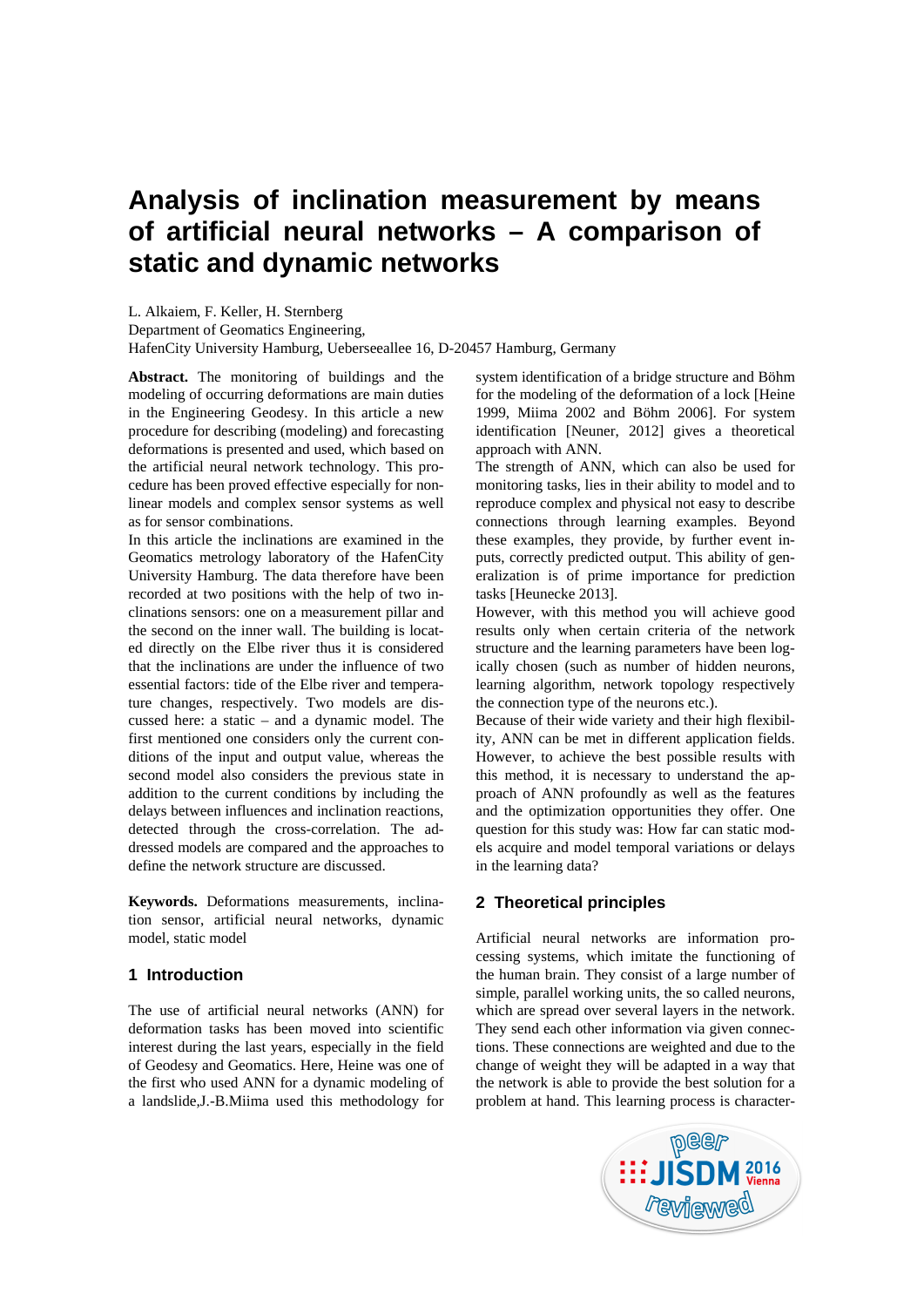ized by the iterative modification of the variable weights, which store the knowledge of the network [Kruse, 2012].

A neural network has at least one input and output layer. Many applications need more covered layers to mark the transmission behavior between input and output value. Here one speaks of a behavior-model, which does not record physical correlations between input and output value but it learns by means of certain learning algorithms and of training examples being present in the deformation analysis in form of observation pair.



**Fig. 1** The form of an artificial neural network. Typical schematic representation

ANN are characterized essentially by their abilities to learn and to generalize, their robustness against disorder and lack of data, their fault tolerance and their high performance based on parallel processing [Strecker 1997]. During the training period the network learns the present learning examples by adapting their parameter (connection weights and bias) to the examples. Here, an already defined learning algorithm indicates the exact method how the neuronal net carries out this adaption (Rey, 2010 p26). For this purpose an error function was defined, which determines a total error term F to all kinds of weight combinations. The strategy of the training is to search and to determine the minimum of the error function. Here, the learning algorithms use the gradient of the error surface, which indicates the direction of the steepest descent. This method is called 'Method of Steepest Descent'. In this procedure the weight changes in the network take place on the basis of the errors or deviations between target data output and the calculated output of the output neurons [Haykin, 1999]. If the network has one or more hidden layers, then there is no longer the possibility to compare target- and actual output, because the neurons of the hidden layers have are no target output. In this case, the backpropagation process is used. It is also possible to determine the weight changes to the hidden neurons this way (Kruse, 2012). Despite of these attractive characteristics, however, the risk of overfitting exists in cases where ANN only store the data instead of learning from them. This means, the ability of the network to generalize has been compromised and the network is only able to reproduce the same random sample of the training but will fail with new data sets (in simple words, it is the case where: an ANN just "remembers" but "does not learn") [Rey, 2010].

## **3 Measurement setup**

In the HCU measurement laboratory, it was noticed that the measurement pillars are not stable. Because the stability of the laboratory is an essential requirement to perform all exercises and works of the Geomatics as well as for its reliability, the stability of the laboratory pillars were investigated, given that they are under the simultaneous influence of two essential factors: tide of the Elbe river and temperature. The result of this examination was that the two investigated pillars have indeed deformations (inclinations).

Two inclination sensors of the type Leica Nivel 20 were used for the monitoring. These sensors are able to dissolve a horizontal inclination of 0.001 mrad (mm/m). The accuracy of the sensors is about 0.010 mrad (mm/m) (sigma 95%).



**Fig. 2** Sensor setup and layout in the building

The two sensors were fixed in the laboratory. One sensor was placed on a stable mounting fixed on the wall of the measurement laboratory. According to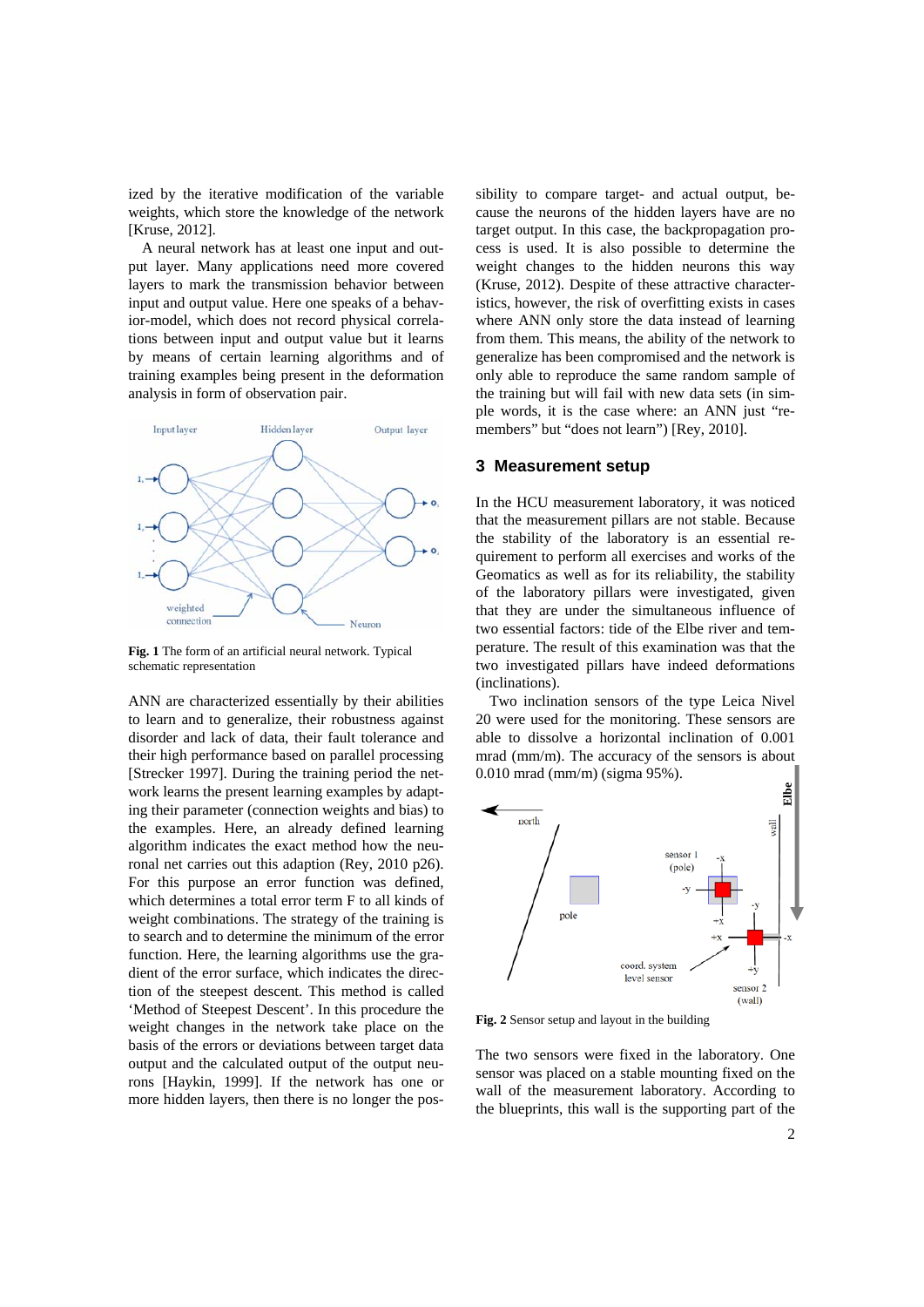northern building and extends up to the foundation. The second sensor is fixed on one of the measurement pillars (see Figure 2). The stability of the measurement pillars and the wall was examined with this measurement setup.

## **4 Provision of the learning data (data basis)**

The presumably inherent biggest factors should be the water level of the Elbe river (tide) and the sun (temperature). Besides the sensor data of the Nivel 20 that was represented in the form of inclinations in the respective directions X and Y, the hourly values of temperature for Hamburg from the DWD (Deutscher Wetter Dienst) and the level data for the level St.Pauli from the HPA (Hamburg Port Authority) were used and outliers were removed manually. As common zero-point of all measurement data, the 01.05.2015 0:00 was chosen. The first aim was to synchronize the present data. The common time period, for which we have available synchronous data for temperature, level, Nivel\_1 and Nivel\_2, lies between 302 and 491 hours. The synchronized time series of the inclination in the Xand Y-direction for both sensors and of the two influence variables are represented in Figure 3. They result from an equidistantly scanning for the duration of an hour, comprise 189 data sets and cover a time period of about 8 days.



**Fig. 3** The synchronized time series of temperature, level measurement and inclination, in X- (red) and Y-(blue) directions

## **5 ANN for inclination modeling**

This model is a network with two input neurons (according to the influence variables temperature and level) and two output neurons (according to the inclination of each sensor in the X- and Ydirection). However, the topology varies depending on whether the static model is used or the dynamic.

#### **5.1 The static model**

This model considers only the current state of the input variables and assumes thus that the deformation reacts to the influence variables without hesitation. In this case, the network is a feedforward-network with two input and two output neurons. It remains to find the number of hidden neurons, which are most suitable for this problem. The precise network structure will be discussed in more detail later on. The neurons of the hidden layer have a sigmoid tanh-activation function, while a linear activation function is used for output neurons. As long as reference data respective targets are present, this is supervised learning.

As already mentioned the learning and the training of ANN presents an iterative process of weight change. To improve the results of this process, the following approaches are possible:

• New initialization of the network parameters or multiple trainings.

• Successive increasing of the number of hidden neurons. This concern is of prime importance, when defining the network structure, and will be explained later in more detail.

• To train the network with different learning algorithms: In the process of this work, the network was trained with two learning functions - Levenberg-Marquardt (LM) and Backpropagation (BP). It should be mentioned at this point, that due to its very good convergence behavior, LM provides in principle the best results for fitting problems (nonlinear regression) with a smaller ANN architecture and training data quantity.

The three above mentioned approaches were considered for training the network until the network has achieved the best possible generalization. The early-stopping-approach is used to generalize the network. The available learning data in the network is divided into three sets: training data, validation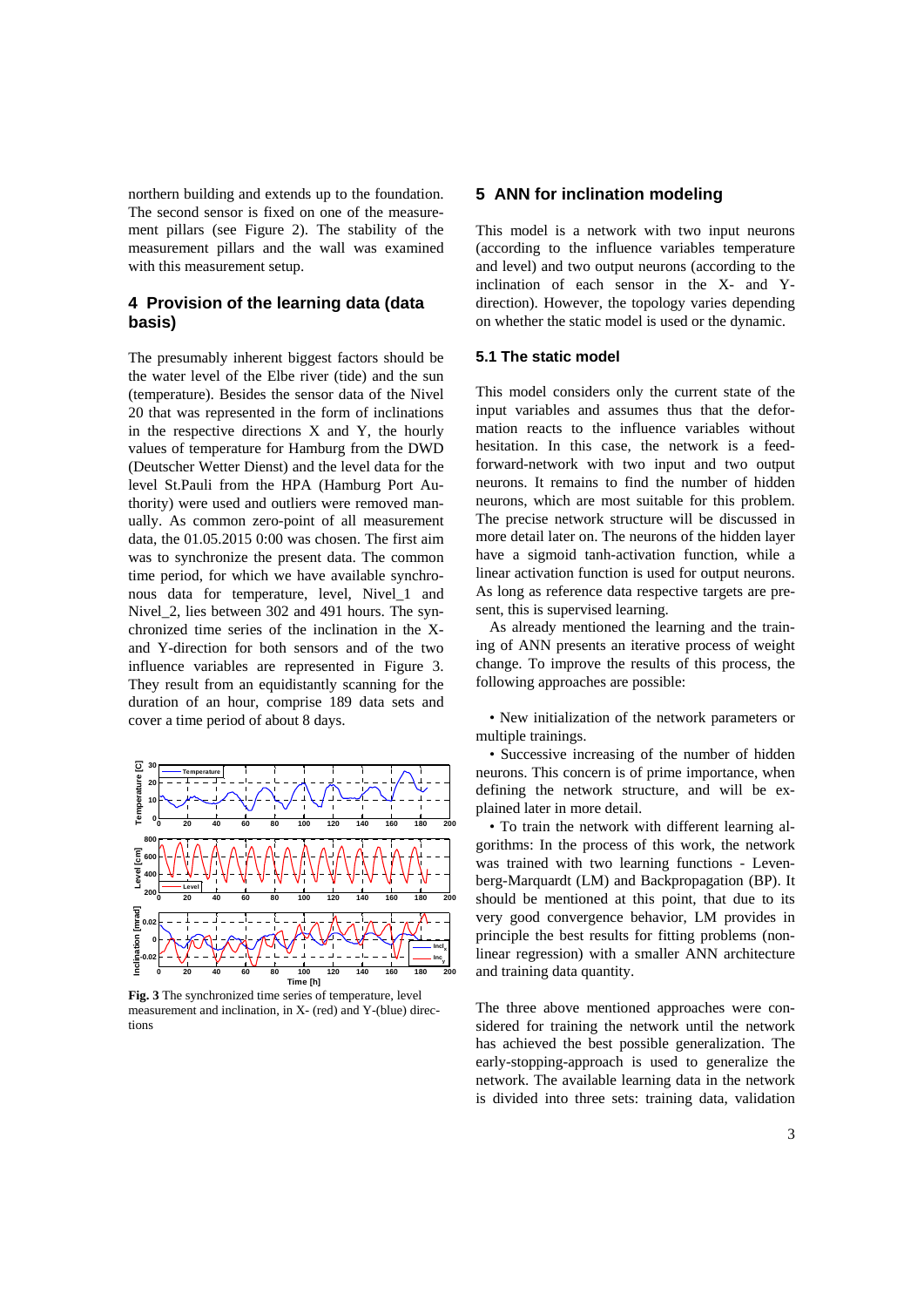data and test data. The training data set is used to train the neural network through weight adaption. The errors of the output of the validation data set in relation to the training data set are recorded during the training phase and diminish at the beginning of the training. When the neural network tends to overfit, this error increases and the weights are determined on the basis of the minimum error. The test data is not part of the training process - it is only used to compare different models [Peters 2012]. The data was divided like this: 70% training data, 20% validation data and 10% test data. There are no hard rules for data division. It depends on the complexity of the problem and on the amount and nature of the learning data (much or less noise…). However, there is no clear connection between the data division and the network performance. But 20% for validation data is recommended in certain literature. The rest should be share like 70 % for training and 30 % for testing [Shahin, 2004]. So, 20 % for validation data presents a compromise between the representative nature of the learning data and the deficit in the training data. In the case of small number of learning data, like in our case, the training data should not be subtracted very much, this is why we have chosen 70 % for training data. The motivation here is to validate (test) the model with another data set which differs from the data set used to train or estimate the network. The most important indicator for the quality of the network generalization is its mean square error (mse) (in Matlab performance).

#### **5.1.1** *Cross-validation as approach to determine network structure*

To determine the suitable network structure, it is necessary to define the number of hidden neurons. This quantity has major influence on the performance potential of the network and should be chosen therefore very carefully [Bishop, 2005]. An increase in the number of neurons in the hidden layer raises the flexibility of the neural network. But this needs more calculation and it is more vulnerable to overfitting, unless different neural networks are trained with various, successively increased, numbers of hidden neurons. The network structure is defined by the number of neurons which leads to the smallest value with regard to the validation data. In this context it is essential, to carry out two test series with two different learning algorithms whereby in every test the amount of hidden neurons were increased gradually. (3, 5, 10, 15, 20 and 30 hidden neurons).

A test with Levenberg Marquardt training function  $[LM]$ :

In general, (LM) is the fastest learning function because of their very good convergence behavior and provides the best results for fitting problems (nonlinear regression) in case of a small architecture of the artificial neural networks. This method is particularly effective to avoid the problem of skipping over the global minimum because the curve of the error surface, represented by Hessian-matrix, is considered beyond the gradient [Kisi, 2005].

A test with backpropagation-trainings function [BP] with momentum term (also called scaled conjugated gradient backpropagation):

This method extends the normal backpropagation process for a so called momentum term, which is added to the current gradient. This allows the weight chance depending on the error minimization of the prior steps. This way, the process converges faster [Moller, 1993].



**Fig. 4** Determining the number of hidden neurons according to the cross-validation method

Figure 4 shows that the successively increased number of hidden neurons over 10 have a negative impact on the network performance (mse) when the network is trained with BP-algorithm.

While training with LM-algorithm, when the numbers of hidden neurons increases up to 20, the mean square deviation (performance), which is calculated with the training data set, diminishes. From a quantity of 20 hidden neurons an up however, it increases again. The performance curve of the validation data achieves the minimum at 20 or 30 hidden neurons. To keep the complexity of the network within limits and in order to minimize the risk of overfitting, the network with 20 hidden neurons and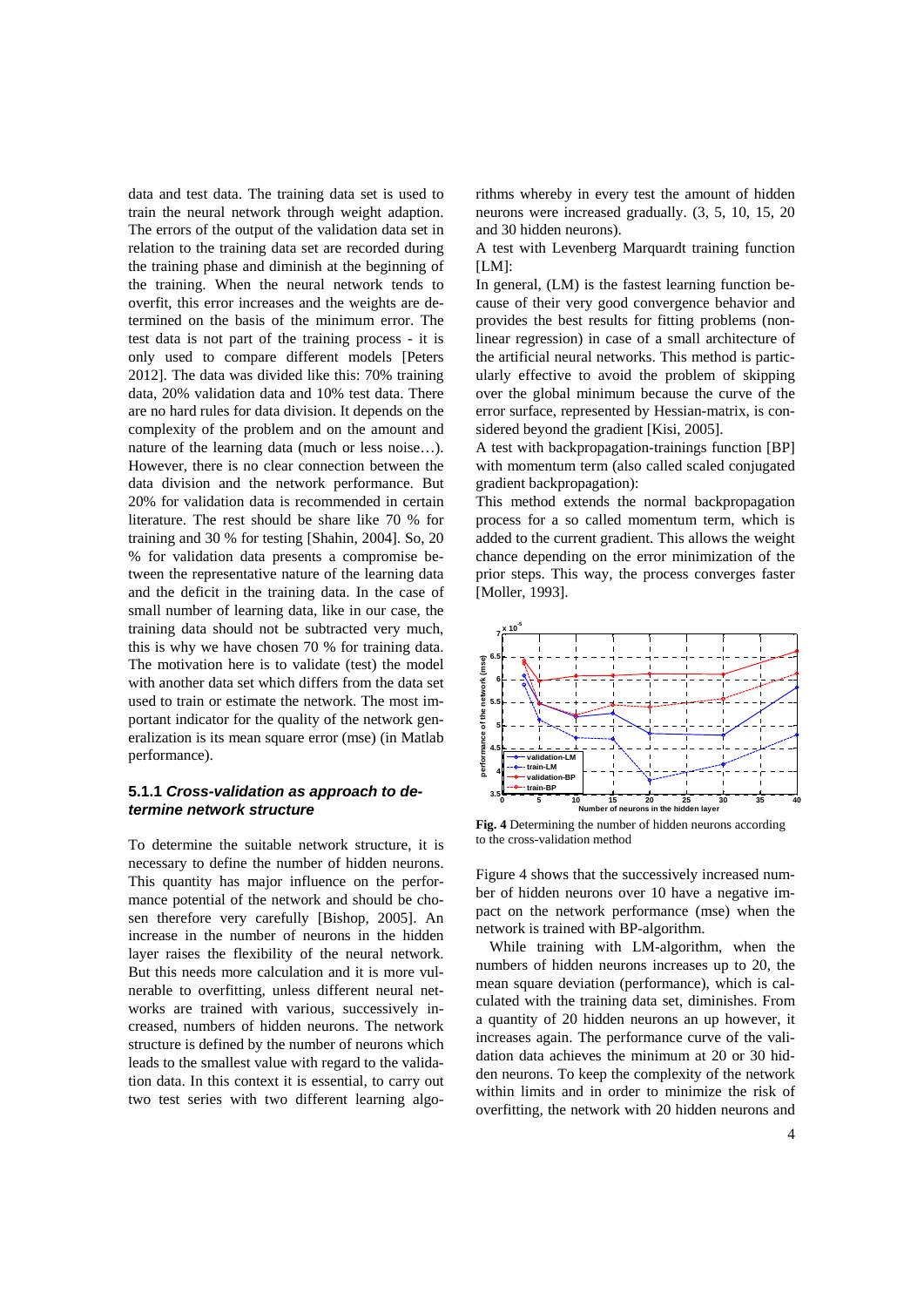LM-learning algorithm was finally chosen. Figure 5 shows the structure of the selected network.



**Fig. 5** Structure of the chosen network

## **5.1.2** *Selection criteria for the most appropriate network*

Every knot in the graphic of Figure 4 arises from multiple trainings of the network. Here, attempts were made to get a most similar course of the performance curves of training-, validation- and testdata. When all three curves are similarly formed, this means that the network responds similarly to learning data as well as to the validation- and testdata [Beale, 2014]. The probability of overfitting is thus smaller but not excluded. Figure 6 shows the performance curves of the chosen network with 20 hidden neurons and LM-learning algorithm.



**Fig. 6** Performance-plot of the chosen network

This performance plot shows no noticeable problems. The validation- and the test curves do not indicate overfitting. The training curve diminishes more than the validation curve and this way, represents that, the performance of the trained network with learning data is better than with the data not involved in the learning process.

A further possibility to evaluate the generalization of a network is a regression analysis between the network output and the respective targets, which typically is represented by a regression factor (correlation coefficient R). With a perfect network performance R should be one (1.0) but in reality this is not the case. Figure 7 shows the regression plot with  $R = 0.7$ .



**Fig. 7** Regression plots of the chosen network

More information for evaluating the quality of the trained network is available from the errorhistogram which shows the distribution of the residuals between targets and network output. This histogram is able to indicate outliers. In this case, it is shown that most errors lie between -0.001 and 0.001. However, there is a learning point with an error of 0.023. Based on the present outliers, it makes sense to check if the quality of the learning data is bad or if these outliers are just different from the rest data.



**Fig. 8:** Error histogram of the chosen network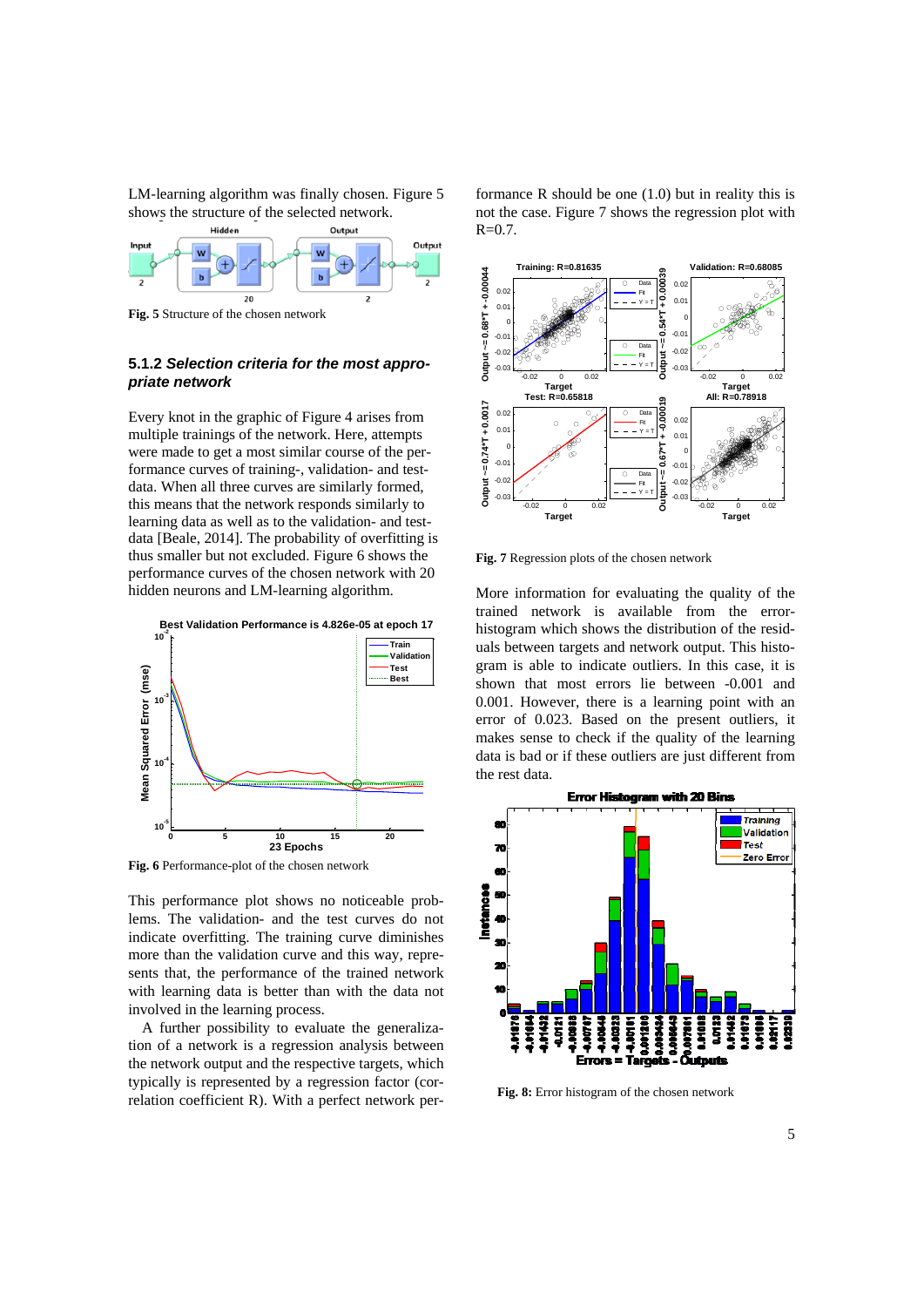## **5.1.3** *Results of the static model*

The results of modeling are presented in Figure 9 in the form of residuals between, the observed output values and the output values calculated in the trained network.



**Fig. 9** Static model: Inclination of the sensors and residuals

The graphic analysis of the results allows the statement that the static modeling of the deformation model, to be processed with the help of neural networks within this work, do not provide reliable results. The outcome can be confirmed through the calculation of the standard deviation of the residuals. In the X- and Y-direction these are 0.0037, 0.0082 mrad, respectively. This can probably be attributed to the fact that the deformation or inclination is affected by other influencing variables. In addition, it is possible that the nature of the learning data, which contains no unique (or very similar) relationships between input and output variables, can lead to confusion within the network during the training. However, the most important reason is a possible response delay of the sensor inclination, an issue that should be noted about the crosscorrelation of the input and output variables. In this case an upgrade to a dynamic model is required, in which this delay is taken into account.

#### **5.2 The dynamic model**

The basic idea of the dynamic modeling is that the state of the deformation at the time (t) is depending on the previous states of the input variables (temperature and level) and (possibly), of the output variables itself.

To investigate the dependence between the external influences (i.e. tide and temperature) on the position of the measuring pillar in the geodetic laboratory, the cross-correlation between the respective influence values and the respective axes of the sensor was calculated. The results are presented in Figure 10 and Figure 11.



**Fig. 10** Cross-correlation between temperature and sensor

The measurement pillar responds clearly to the temperature change. With a correlation coefficient of 0.73 a clear correlation can be observed in X. On the other hand, with a correlation coefficient of 0.39, a far more moderate one can be observed in Y. The reaction starts about one hour and ten minutes later. Presumably, the storage of the pillar and the elastomer beneath are responsible. This responds to the temperature change and these changes contributes to deformations.



**Fig. 11** Dynamic model: Cross-correlation between level and sensor

A clear correlation can be detected transversely to the flow direction of the river. The correlation is on the wall -0.75 and on the pillar 0.67 (Figure 11). The time-shift is approximately 7 hours. The inclination is of maximum gradient after 7 hours of level peak.

This paper deals with the modeling of the deformation, so that out of known measurements of influencing variables (temperature and level), the corresponding inclinations of the sensors should emerge (prediction). Therefore, the dynamic model is different from the static model, both in number and type of input values. That means that the input of the network are no longer only T(t) and P(t), but also  $T(t-1)... T(t-k1)$  and  $P(t-1)...P(t-k2)$ , whereas the parameters k1, k2, represent the response delay of the system on the influencing factors. Thus, the parameters represent the temporal shift (offset) of the inclination towards the temperature and level. In this case the network has the following structure: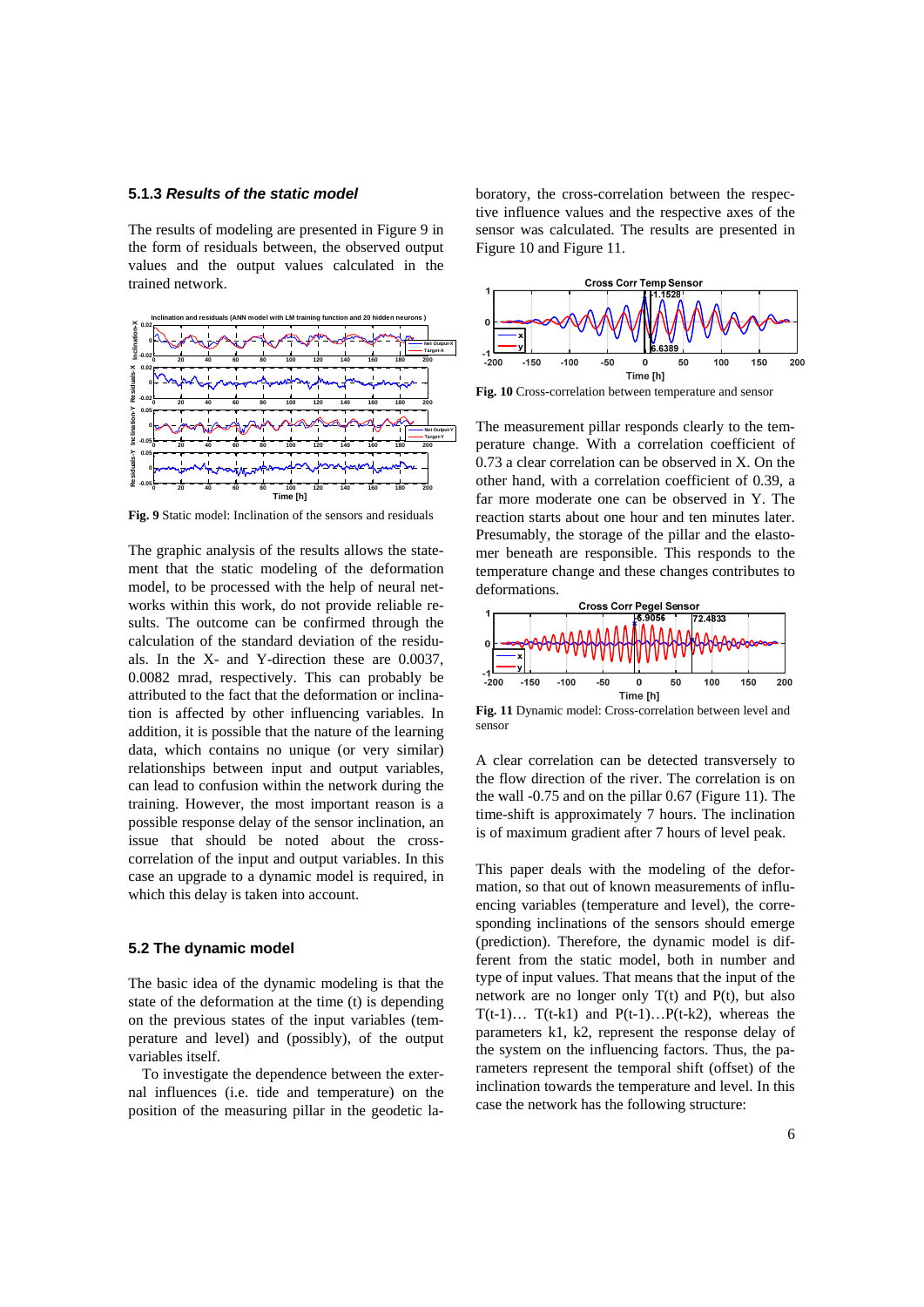

**Fig. 12** Dynamic network: General structure

The used scenario of the dynamic model in this work can be described as follows:

> **Imput** Output

 $\{T(t-k), P(t-k), T(t), P(t)\} \longrightarrow \{N(t)\},\label{eq:1}$  $k = 1$ : d  $d =$ delay

Based on the reaction delay of the outputs on the input variables (observed in the correlation investigation procedure), it is possible to assign the values 1-7 to the factor k. Should the model be described in more detail, two factors of delay for each (temperature and level) ought to be considered then. To simplify matters, only the largest delay, specifically the 7 hours (delay towards level), was taken.

The procedure for determining the network structure or number of hidden neurons, the learning algorithm etc. is exactly the same as the one followed for the static model. The procedure is not repeated here. Instead, the same configuration, with the network that was chosen for the static model, should be used for comparison purposes, hence with 20 hidden neurons and LM-learning algorithm.

Normally the response delay has to be eliminated before working with ANNs [Heunecke 2013, chapter 14.2 and 14.4], for instance with a linear model and time series analysis. The residuals from the linear model can then be argument for ANNs.

In the following, the results of the two models are compared:





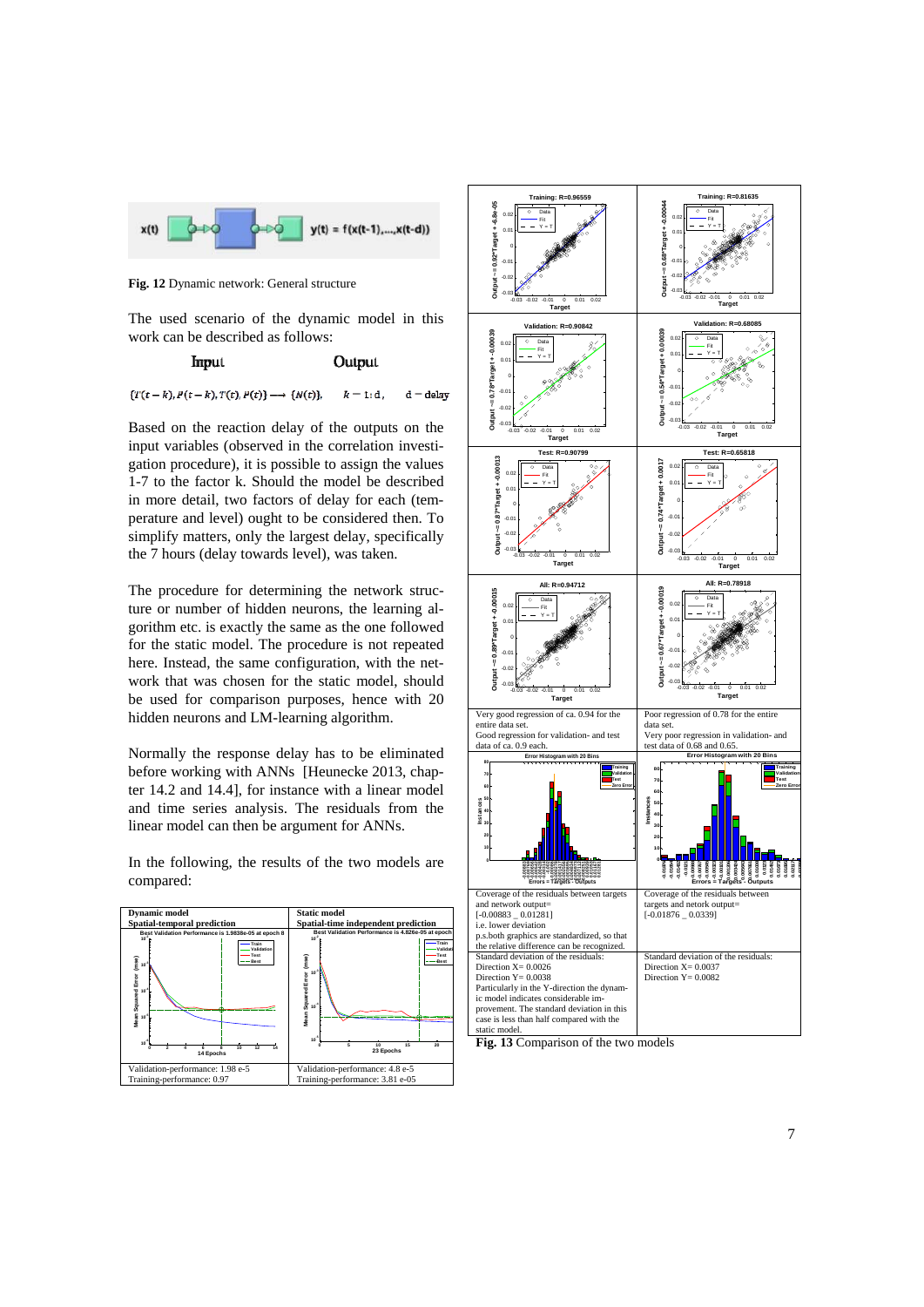The results of the dynamic modeling are presented in Figure 14, in form of residuals between the observed output values and the output values calculated in the trained network. The residuals derived from the dynamic model are obviously smaller than those from the static model, presented in Figure 9. This corresponds to the grown expectation caused by the analysis of performance plot, regression plot and error histogram.



**Fig. 14** Dynamic model: Inclinations of the sensor and residuals

## **5.3. Prediction**

To check the validity of the trained network in the dynamic model for future determination of the inclination of the sensor due to the present values of temperature and level (i.e. to check the prediction ability of the network), the learning data were divided into two sub-sets: approximately 70% of the learning data should be used to train the network (or to optimize the model), and the rest will be used for independent validation (or for the network verification). Here is to differentiate between this verification part of 30% and the validation data-set, which is used to stop the learning of the network. Figure 15 shows the results in two parts: on the left, starting on the green line, the results are based on training data; on the right, the results are based on the remaining data whose corresponding inclination is to be determined.

In relation to the residuals of the respective parts, it is clear that the network performance concerning the verification data-set is significantly worse than the one concerning the training data-set. With regard to the relating performance plot of the trained

network, which is represented on the above part in Figure 16, this result is expected. For the blue curve, representing the training performance, it drops extremely compared to the green curve (validation) and the red curve (test). This means, when new data is added to the network, it is expected that there won't be results of the same quality as in the case of the learning data. This is confirmed by the regression plot on the beneath part in Figure 16. Here, it is illustrated that the regression factor for the training data is significantly better than for the test- and validation data, as well.



**Fig. 15** Dynamic model: Inclination and Residuals for training and prediction datasets

This may lead to the interpretation that further influences or long-period changes and effects have not been included in the modeling. The used dynamic model includes as input values, for example, only information about the influence values (temperature and level) and no information about the state of the object respectively the inclination of the sensors, which could reflect this long-period effect.

But on the other hand, they are more difficult to train since they have to learn sequential, temporal varying patterns. Another important result of this study is that the use of the same gradient-based learning algorithm to train a static and a dynamic network, with exactly the same learning parameters, can result into completely different performances. This can be explained by the fact that the calculation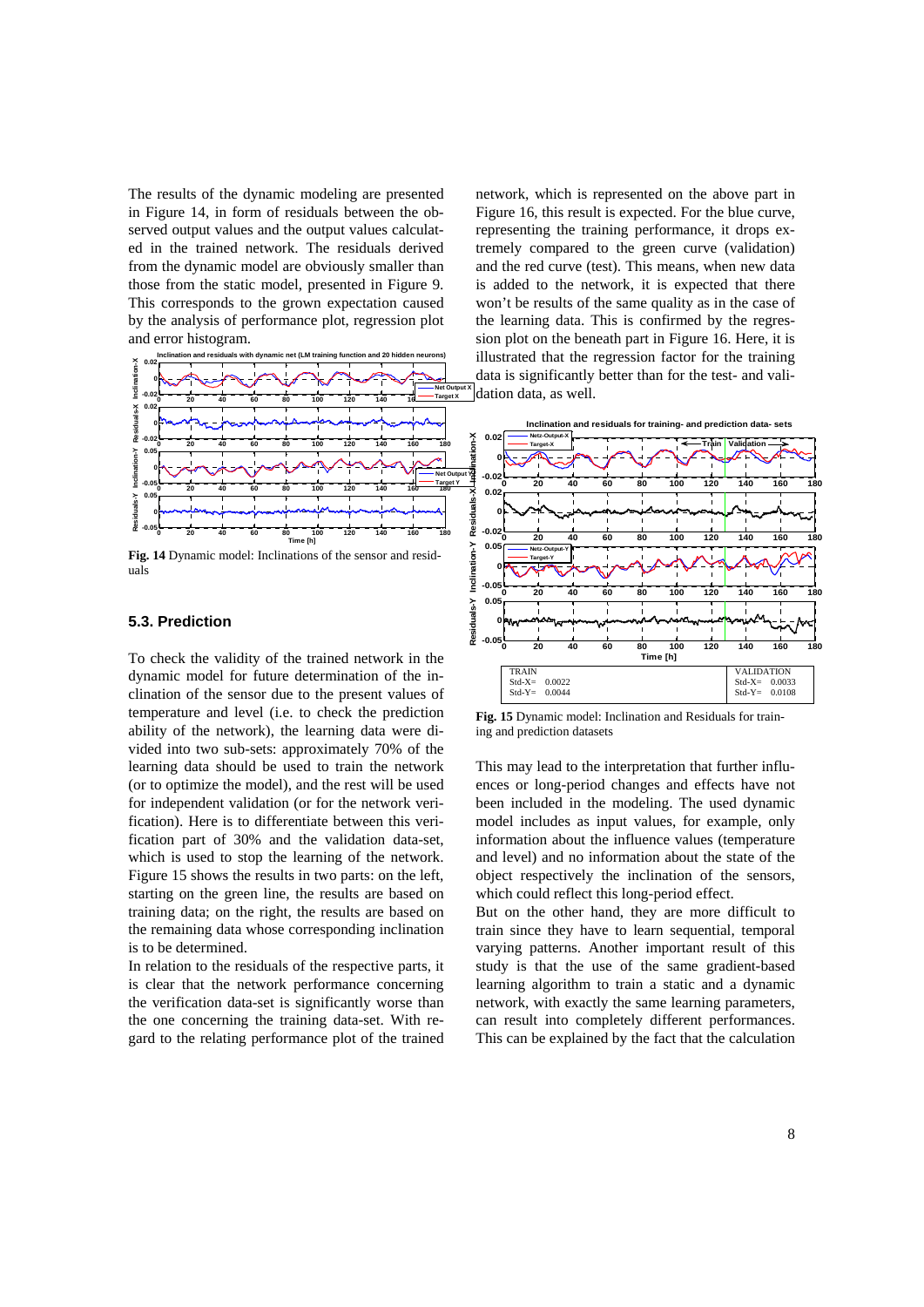of the gradient is much more complex for dynamic networks, because the network-output (at a specific time-moment) is not only depending on the input of this time but also, on the progress of the sequence input. Furthermore, for networks with feedback connection, there is also dependence on the progress of the outputs.



**Fig. 16** Above part: performance plot of the trained network; Beneath part: regression plot

## **6. Conclusion and Outlook**

In this article, the static- and the dynamic modeling of inclinations through ANN-modeling have been presented. The performance of the two tested models has been compared and the more efficient model, namely the dynamic model, was examined for

the ability of the prediction. In this process, no new data was provided, but the available learning data was divided in two sets: a training-set and a verifying-set respectively (validation part). Examinations within the scoop of this contribution have shown that dynamic neural networks normally are more efficient and capable in comparison with the static neural networks because they have more parameters for adaption due to temporal series inserted into the model. Consequently, they are more flexible and, because of their increased degree of complexity, they are more realistic in modeling the context between network's input and output. The investigation of the performance of static and dynamic neuronal networks for delay-models reveals that the dynamic networks provide significant better results. Although the results of the static network aren't poor, the adaptivity of the dynamic network is superior in such cases. Therefore, it is recommended to define in advance which connections exist between inputand output value respectively if there are temporal correlations.

## **References**

- Beale, M.; Hagan M.; Demuth H. (2014). Neural Network Toolbox™ User's Guide, R2014a, http://de.mathworks.com/ (last time accessed: 12/04/2015)
- Bishop, CM. (2005). Neural networks for pattern recognition. Department of Computer Science and Applied Mathematics Aston University Birmingham, Oxford Press 2005, UK
- Böhm, S.; Kutterer, H. (2006). Modeling the Deformations of a Lock by Means of Neuro-Fuzzy Techniques, Shaping the Change XXIII FIG Congress Munich, Germany, October 8-13, 2006.
- Haykin, S. (1999). Neural Networks: A Comprehensive Foundation. 2nd Edition. Prentice Hall. 1999, ISBN 0-13- 908385-5.
- Heine, K. (1999): Beschreibung von Deformationsprozessen durch VOLTERRA- und FUZZY-Modelle sowie Neuronale Netze. DGK-C, 516. ISBN 3-7696-9554-2. Handbuch Ingenieurgeodäsie, 2. Auflage (Wichman; ISBN 978-3- 87907-467-9.
- Heunecke, O. ; Kuhlmann, H. ; Welsch, W. ; Eichhorn, A. ; Neuner, H. (2013). Auswertung geodätischer Überwachungsmessungen, Handbuch Ingenieurgeodäsie, 2. Auflage (Wichman; ISBN 978-3-87907-467-9, E-Book: ISBN 978-3-87907-562-1. S 410-485
- Kisi, O.; Uncuoghlu, E. (2005): Comparison of three backpropagation training algorithms for two case studies," Indian Journal of Engineering & Materials Sciences, Vol. 12, October 2005, page 434-442
- Kruse, R.; Borgelt, Ch.; Klawonn, F.; Moewes, Ch.; Ruß, G.; Steinbrecher, M. (2012). Computational Intelligence: